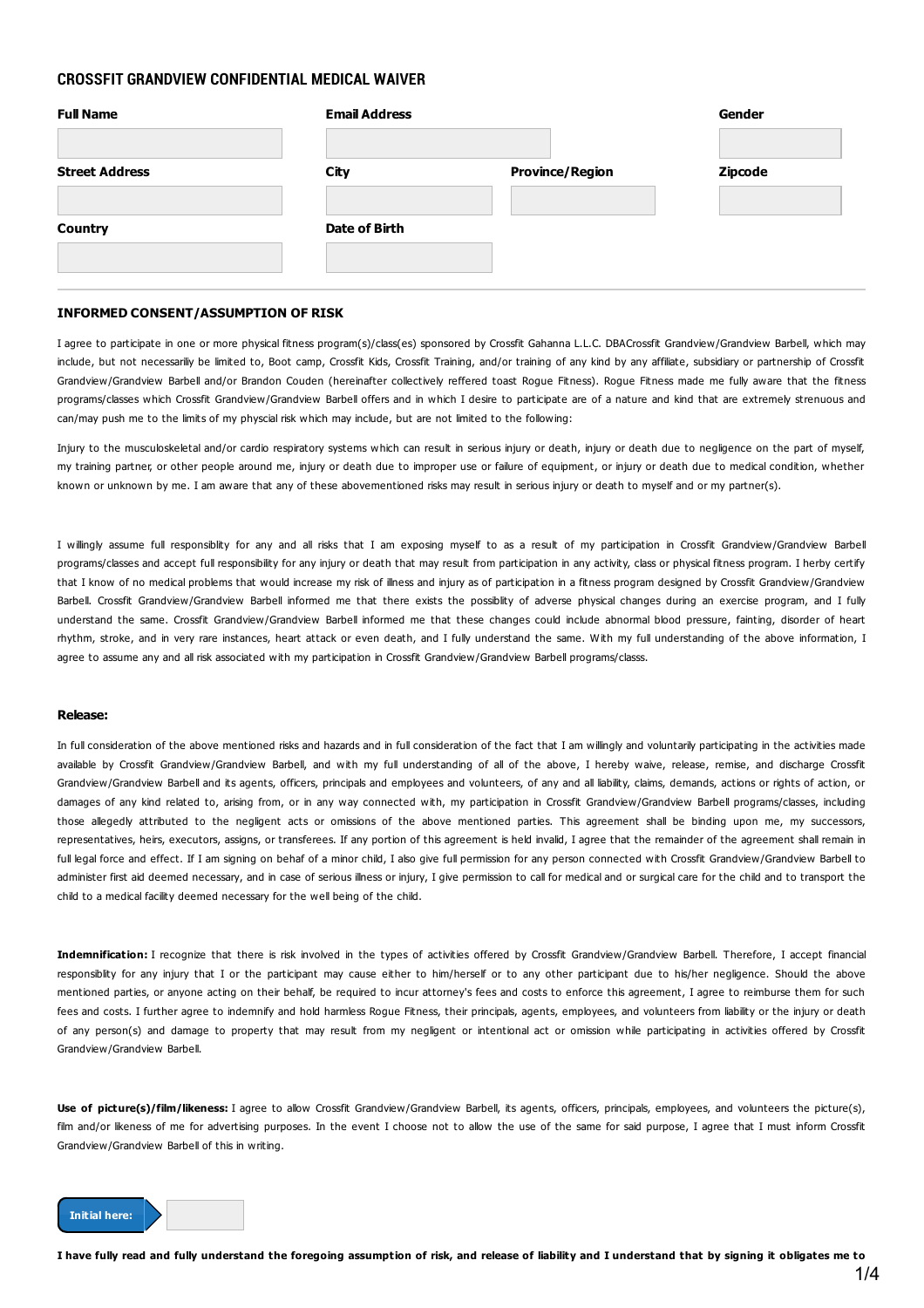indemnify the parties named for any liability for injury or death of any person and damage to property caused by my negligent or intentional act **or omission. I understand that by signing this form i am waiving valuable legal rights.**

 $\Box$  I agree to these terms.

**Have you ever had any form of heart disease?** \*  $\Box$  Yes  $\Box$  No

**Have you ever experienced shortness of breath or chest pain?** \*  $\Box$  Yes  $\Box$  No

**Date of last full physical:** \*

**Do you have or do any of the following pertain to your health? If yes, please explain.**

**High blood pressure?**

■ Yes ■ No

**Levels:**

**Diabetes?**

 $\Box$  Yes  $\Box$  No

**Type:**

**Family history of heart disease?**  $\Box$  Yes  $\Box$  No **Who/Age:**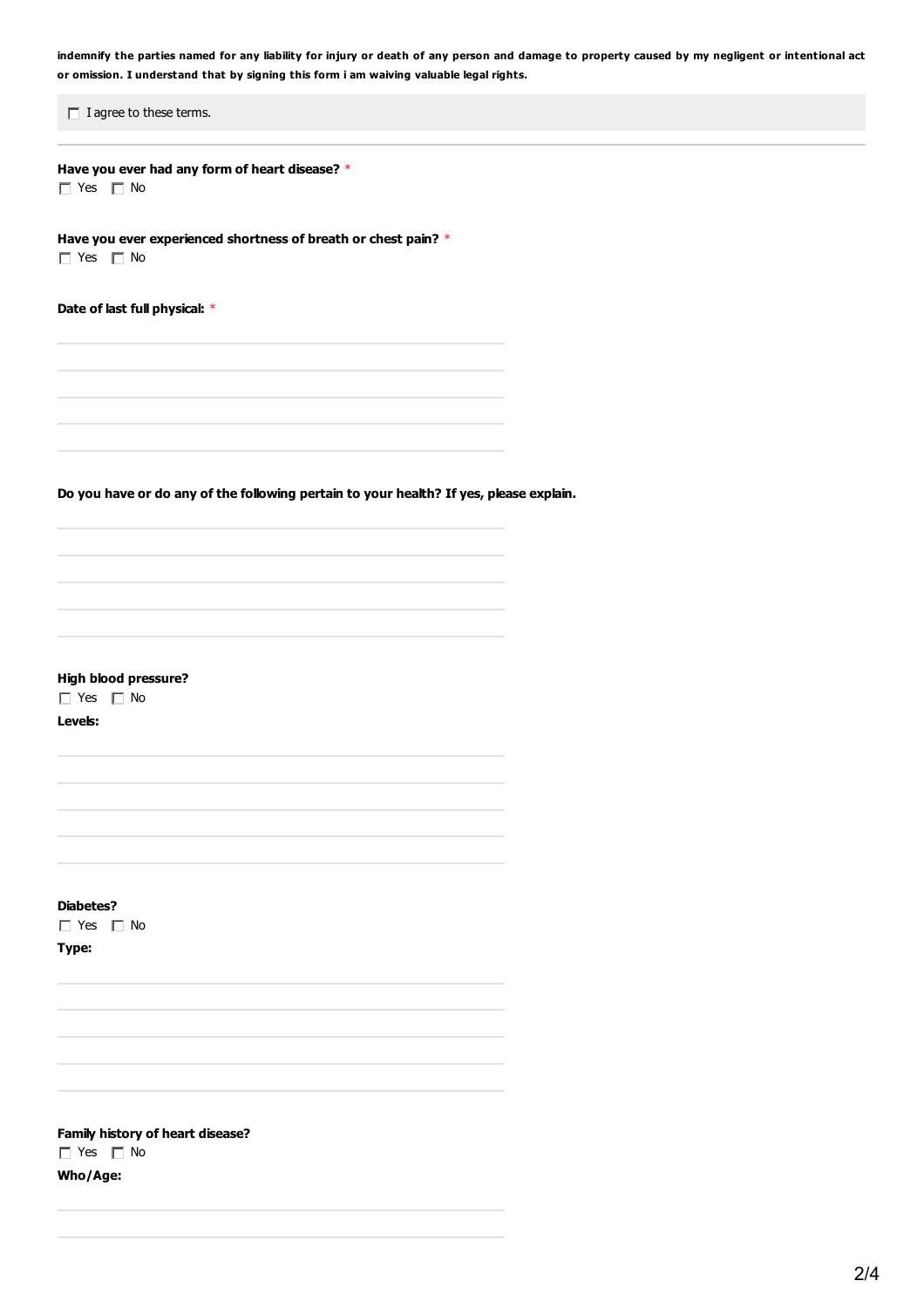## **Cigarette smoking?**

 $\Box$  Yes  $\Box$  No

## **Do you have any problems in the following areas?**

**Knees**

 $\Box$  Yes  $\Box$  No

**Explain:**

# **Neck/shoulders**

 $\Box$  Yes  $\Box$  No

**Explain:**

**Lower back**

 $\Box$  Yes  $\Box$  No

**Explain:**

**Hip/pelvis**

 $\Box$  Yes  $\Box$  No

**Explain:**